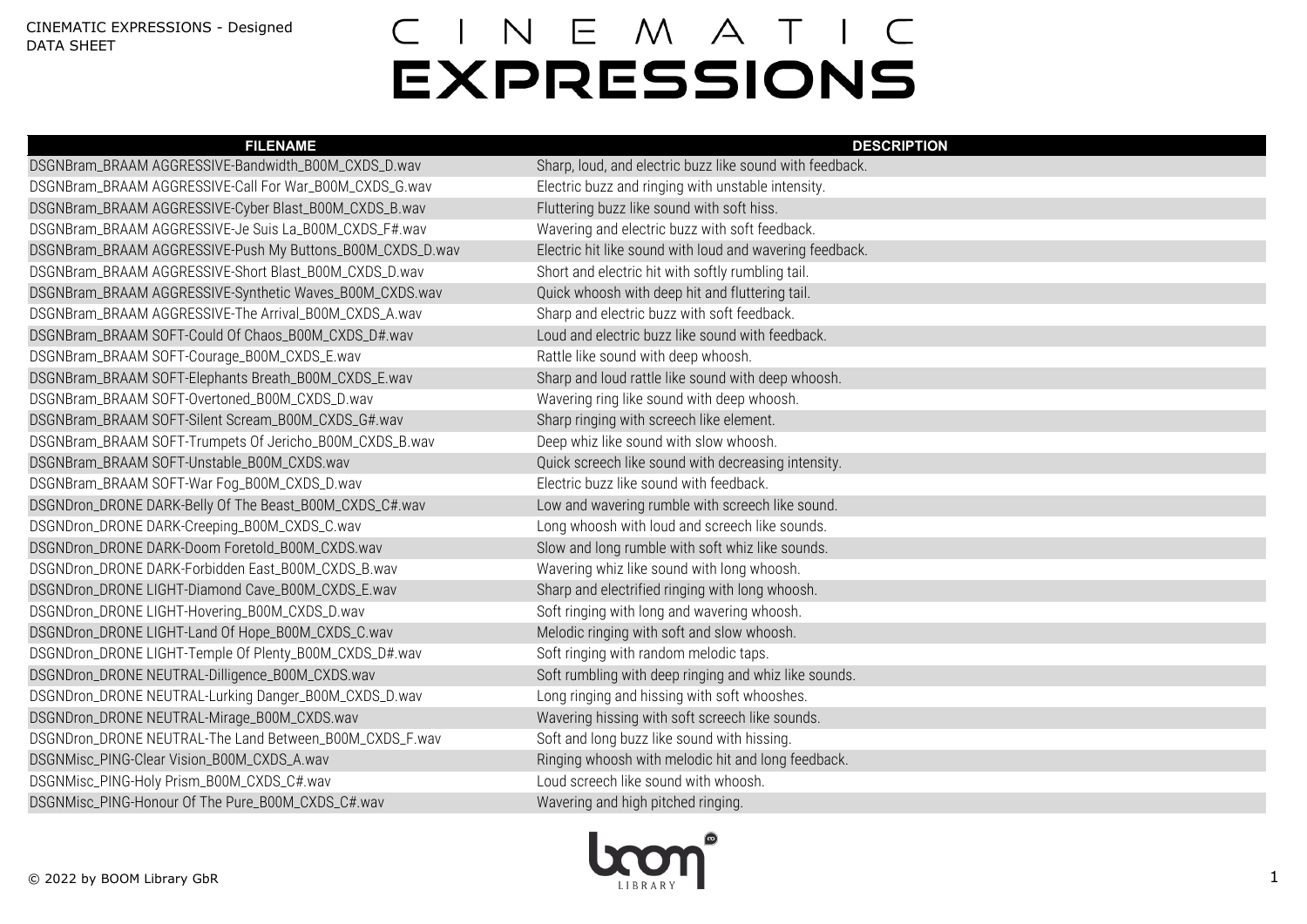| <b>FILENAME</b>                                           | <b>DESCRIPTION</b>                                             |
|-----------------------------------------------------------|----------------------------------------------------------------|
| DSGNMisc_PING-Razor_B00M_CXDS_C.wav                       | Sharp and electric buzz with long feedback.                    |
| DSGNMisc_PING-Sirens Call_B00M_CXDS_F.wav                 | Sharp and loud ringing with decreasing intensity and feedback. |
| DSGNMisc_PING-Star Gaze_B00M_CXDS.wav                     | Sharp ringing with laser shot like ending and feedback.        |
| DSGNMisc_PING-Sting_B00M_CXDS_A.wav                       | High pitched and deep tap with screech like element.           |
| DSGNMisc_PING-Triangle_B00M_CXDS_F.wav                    | Deep hit and whoosh with wavering feedback.                    |
| DSGNMisc_TAIL DARK-Cliffhanger_B00M_CXDS_F#.wav           | Quick and high pitched flutters with whoosh.                   |
| DSGNMisc_TAIL DARK-Into The Dungeon_B00M_CXDS.wav         | Deep screech like sound with soft and slow whoosh.             |
| DSGNMisc_TAIL DARK-Iron Gong_B00M_CXDS_E.wav              | Deep ringing with soft whoosh.                                 |
| DSGNMisc_TAIL DARK-Isolation_B00M_CXDS.wav                | Short whoosh with deep hissing.                                |
| DSGNMisc_TAIL DARK-Mournful Nights_B00M_CXDS.wav          | Quick and soft whoosh with fluttering.                         |
| DSGNMisc_TAIL DARK-No Mercy_B00M_CXDS_E.wav               | Soft and electric hit with quick whoosh.                       |
| DSGNMisc_TAIL DARK-Overlord_B00M_CXDS_G.wav               | Whoosh with intense ringing like sound.                        |
| DSGNMisc_TAIL DARK-Unknowing_B00M_CXDS_F.wav              | Electric hit with soft whoosh at the end.                      |
| DSGNMisc_TAIL LIGHT-Away With The Fairies_B00M_CXDS_F.wav | Quick rattle like sound with resonant ringing.                 |
| DSGNMisc_TAIL LIGHT-Bliss_B00M_CXDS_A.wav                 | Melodic ringing with soft and quick whoosh.                    |
| DSGNMisc_TAIL LIGHT-Crystal Clear_B00M_CXDS_A.wav         | Quick, short, and high pitched ringing.                        |
| DSGNMisc_TAIL LIGHT-Happy Ending_B00M_CXDS_F#.wav         | Soft, high pitched, and fluttering whoosh.                     |
| DSGNMisc_TAIL LIGHT-Horizon_B00M_CXDS_F.wav               | Quick and short whoosh with soft feedback at the end.          |
| DSGNMisc_TAIL LIGHT-Infinity_B00M_CXDS_A.wav              | Sharp ringing with short and rough whoosh.                     |
| DSGNMisc_TAIL LIGHT-Quest Giver_B00M_CXDS_G.wav           | Short and sharp ringing with soft whoosh.                      |
| DSGNMisc_TAIL LIGHT-Ring Of Fortune_B00M_CXDS_A.wav       | High pitched ringing with soft whoosh.                         |
| DSGNMisc_TAIL NEUTRAL-Deep Dive_B00M_CXDS.wav             | Deep rumble like sound with decreasing intensity.              |
| DSGNMisc_TAIL NEUTRAL-Escapism_B00M_CXDS_C.wav            | Wavering whiz like sound with deep whoosh.                     |
| DSGNMisc_TAIL NEUTRAL-Stil Frame_B00M_CXDS_C#.wav         | Softly wavering and deep whoosh.                               |
| DSGNMisc_TAIL NEUTRAL-The Golden Path_B00M_CXDS_A.wav     | Short and quick ringing like sound with soft whoosh.           |
| DSGNStngr_STINGER DARK-Dark Gust_B00M_CXDS_C#.wav         | Short, deep, and fluttering screech like sound.                |
| DSGNStngr_STINGER DARK-Evil Dust_B00M_CXDS_B.wav          | Long and fluttering whoosh with soft screech.                  |
| DSGNStngr_STINGER DARK-Fate_B00M_CXDS_G.wav               | Screech like sound with hit at the end.                        |
| DSGNStngr_STINGER DARK-Fear_B00M_CXDS_B.wav               | High pitched whoosh with wavering tail.                        |
| DSGNStngr_STINGER DARK-Hidden Path_B00M_CXDS_A.wav        | Slow screech like sound with deep whiz                         |
| DSGNStngr_STINGER DARK-House Of Cards_B00M_CXDS_E.wav     | Buzzing whoosh like sound with soft screeches.                 |

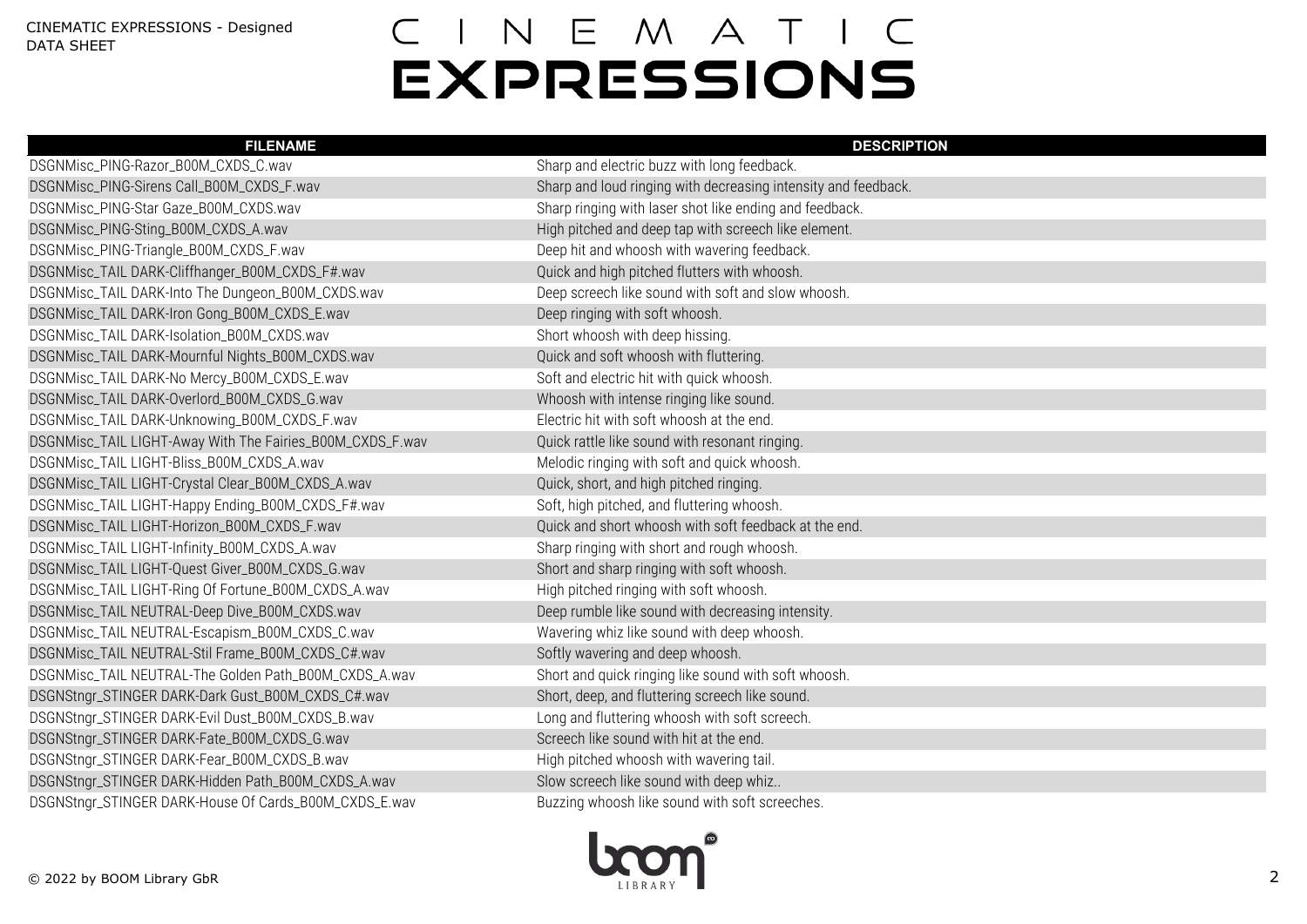| <b>FILENAME</b>                                            | <b>DESCRIPTION</b>                                                     |
|------------------------------------------------------------|------------------------------------------------------------------------|
| DSGNStngr_STINGER DARK-Moving Darkness_B00M_CXDS_E.wav     | Deep, slow, and fluttering whoosh.                                     |
| DSGNStngr_STINGER DARK-Poltergeist_B00M_CXDS_F#.wav        | Slowly wavering screech like sound with whoosh.                        |
| DSGNStngr_STINGER DARK-Shiver_B00M_CXDS_G#.wav             | Fluttering whoosh with screech.                                        |
| DSGNStngr_STINGER DARK-The Fall Of Reach_B00M_CXDS_D#.wav  | Wavering and passing whiz like sound.                                  |
| DSGNStngr_STINGER DARK-Transition_B00M_CXDS_A#.wav         | Quick and fluttering scratch like sound with resonant hit at the end.  |
| DSGNStngr_STINGER DARK-Unnerving Fear_B00M_CXDS.wav        | Slow screech like sound with deep whoosh.                              |
| DSGNStngr_STINGER LIGHT-A New Hope_B00M_CXDS_C.wav         | Melodic whoosh with screech like sound.                                |
| DSGNStngr_STINGER LIGHT-Call Of The Wild_B00M_CXDS_C.wav   | Short whoosh with soft hissing.                                        |
| DSGNStngr_STINGER LIGHT-Clear Horizon_B00M_CXDS_D.wav      | Long whiz like sound with hissing.                                     |
| DSGNStngr_STINGER LIGHT-Enlightenment_B00M_CXDS_D.wav      | Slow whoosh with soft screech like tail.                               |
| DSGNStngr_STINGER LIGHT-Eternal_B00M_CXDS_C.wav            | Slow whoosh with wavering tail.                                        |
| DSGNStngr_STINGER LIGHT-Eternal Light_B00M_CXDS_A.wav      | Long whiz like sound with soft screech.                                |
| DSGNStngr_STINGER LIGHT-New Wolrd_B00M_CXDS_E.wav          | Soft whoosh, ascending in tone.                                        |
| DSGNStngr_STINGER LIGHT-Nibiru_B00M_CXDS_D.wav             | Short whoosh with soft and wavering hissing.                           |
| DSGNStngr_STINGER LIGHT-Rays Of Hope_B00M_CXDS.wav         | Deep, soft, and wavering whoosh.                                       |
| DSGNStngr_STINGER LIGHT-Reawarding End_B00M_CXDS_E.wav     | Whoosh with rattle like element at the beginning and screech like end. |
| DSGNStngr_STINGER LIGHT-Soft Touch_B00M_CXDS_D.wav         | Fluttering whoosh with long and screech like tail.                     |
| DSGNStngr_STINGER LIGHT-Sunshine_B00M_CXDS_E.wav           | Fluttering whoosh with screech.                                        |
| DSGNStngr_STINGER NEUTRAL-Arise_B00M_CXDS_C.wav            | Soft buzz like sound with deep whoosh.                                 |
| DSGNStngr_STINGER NEUTRAL-Cello Creature_B00M_CXDS_F.wav   | Slow, deep, and fluttering whoosh.                                     |
| DSGNStngr_STINGER NEUTRAL-Flight_B00M_CXDS_A#.wav          | Soft screech with whoosh and increasing intensity.                     |
| DSGNStngr_STINGER NEUTRAL-New Order_B00M_CXDS_C.wav        | Deep and fluttering whoosh with buzz like element.                     |
| DSGNStngr_STINGER NEUTRAL-Rebirth Island_B00M_CXDS_B.wav   | Long whiz like sound with soft whoosh.                                 |
| DSGNStngr_STINGER NEUTRAL-Reveal_B00M_CXDS_C.wav           | Quick ring like sound with deep and wavering whoosh.                   |
| DSGNStngr_STINGER NEUTRAL-The Only Way Is Up_B00M_CXDS.wav | Deep hit with whoosh and alarm like sound.                             |
| DSGNStngr_STINGER NEUTRAL-Under Oath_B00M_CXDS_F.wav       | Deep whizz like sound with long screech.                               |
| WHSH_WHOOSH DARK-Baby Driver_B00M_CXDS.wav                 | Wavering whoosh with rough hiss at the end.                            |
| WHSH_WHOOSH DARK-Dangerous Game_B00M_CXDS_E.wav            | Short buzz like sound with soft whiz,                                  |
| WHSH_WHOOSH DARK-Dark Days_B00M_CXDS_E.wav                 | Short and quick whoosh with soft screech like sound,                   |
| WHSH_WHOOSH DARK-Dawn Rising_B00M_CXDS.wav                 | Fluttering whoosh with deep hiss                                       |
| WHSH_WHOOSH DARK-Dust_B00M_CXDS.wav                        | Short whoosh with quick flutter.                                       |